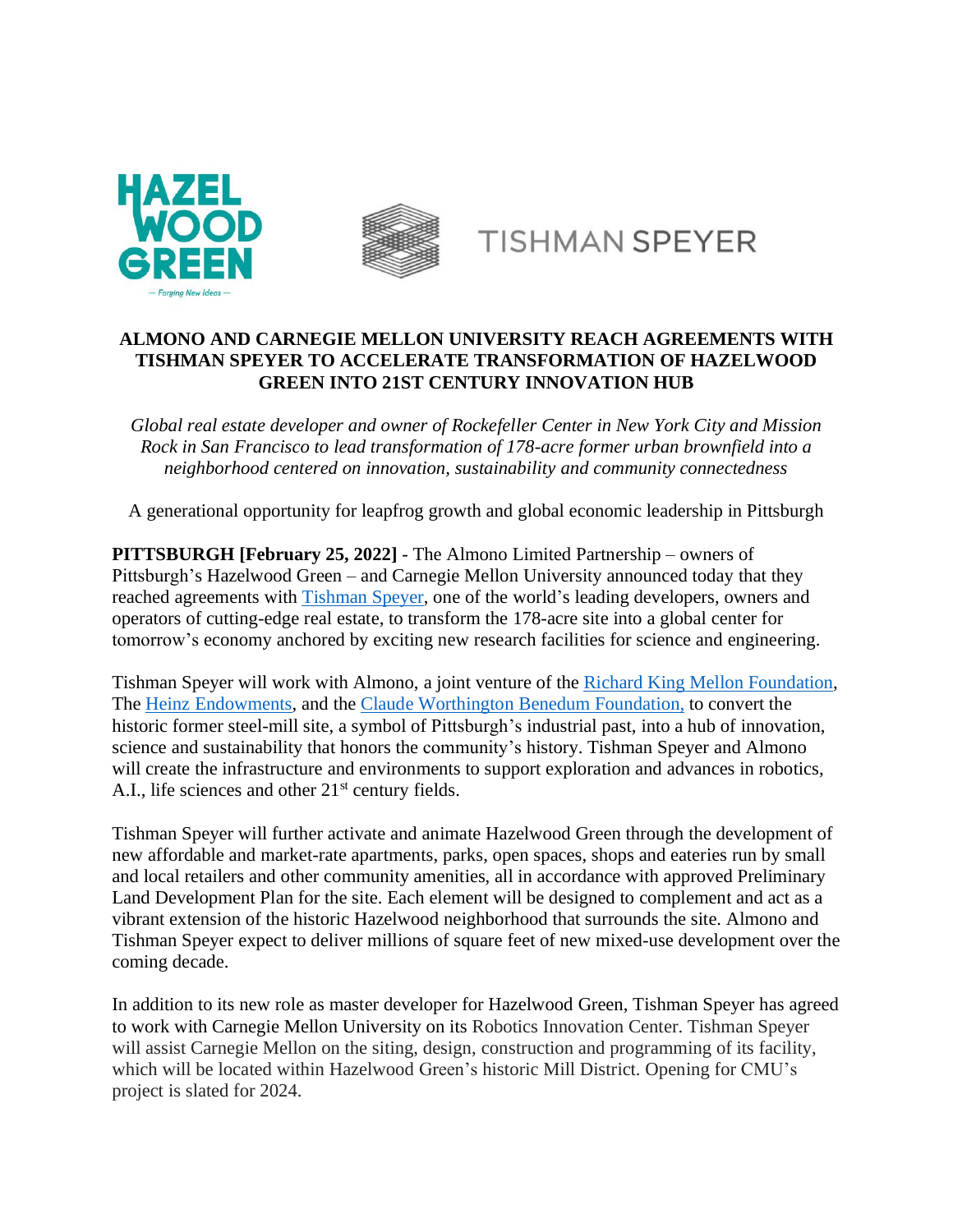"Pittsburgh has long been a global model for urban reinvention, thanks in large part to the support of its bedrock local institutions, including Mellon, Heinz, and Benedum," said Tishman Speyer President and CEO Rob Speyer. "We look forward to delivering on a shared vision for Hazelwood Green as a sustainable, equitable hub of innovation, discovery and community."

Added Tishman Speyer Senior Managing Director Jeffrey Mandel, "We are thrilled by this opportunity to collaborate with world renowned innovators and local community members to create a thriving, sustainable neighborhood at Hazelwood Green."

"Tishman Speyer is an ideal partner for the next phase of this important project," said Sam Reiman, Director of the Richard King Mellon Foundation. "They are uniquely well suited to help us maximize the potential of this generational opportunity – from their international expertise; to their ability to build innovation districts around research universities; to their relationships with the world's most creative corporations; their record on sustainability and historic preservation; and their demonstrated commitment to building community partnerships that are consistent with our foundation values. Tishman Speyer will be instrumental in working with Carnegie Mellon on their transformative buildings at Hazelwood Green and connecting them physically and programmatically to Greater Hazelwood."

Grant Oliphant, President of The Heinz Endowments, said, "This is a huge milestone for Hazelwood and for Pittsburgh. The vision for Hazelwood Green is breathtakingly ambitious, because it envisions the reinvention of this massive site as the key to unlocking a more inclusive and sustainable future for everyone in Pittsburgh, and to make sure the neighborhood around it shares in what happens here. As we looked around to find a master developer who could take on a challenge of this magnitude, Tishman Speyer quickly emerged as the logical choice. The firm is one of the most accomplished developers of transformative, mixed-use spaces in the world, and its team has the expertise, creativity, resources and depth to deliver on the goals we have set for this site. We look forward to working alongside them and our local and community partners to create a place that will drive Pittsburgh's continued renewal and benefit all in our community."

Jen Giovannitti, President of the Claude Worthington Benedum Foundation, added, "The Almono foundations have been committed to this moment for over twenty years: the moment when the various parts fall into place to create an achievable vision for growth, equity and sustainability on a prominent former steel mill site. Now Pittsburgh's bold leaders from academia, community, business, and philanthropy join a global developer who has aspirations as audacious as our own. I want to thank our predecessors, our Boards of Trustees, and the select group of elected officials that believed in this project and lent their support in meaningful ways since we purchased the property in 2002."

Tishman Speyer is a pre-eminent builder and a trusted placemaker for the world's leading companies, institutions and cities. The firm, which has delivered more than 50 million square feet of mixed-use development and redevelopment projects over the past decade, has earned an international reputation for its innovative approaches to architecture, interior design, sustainability, healthy live-work environments and best-in-class tenant amenities.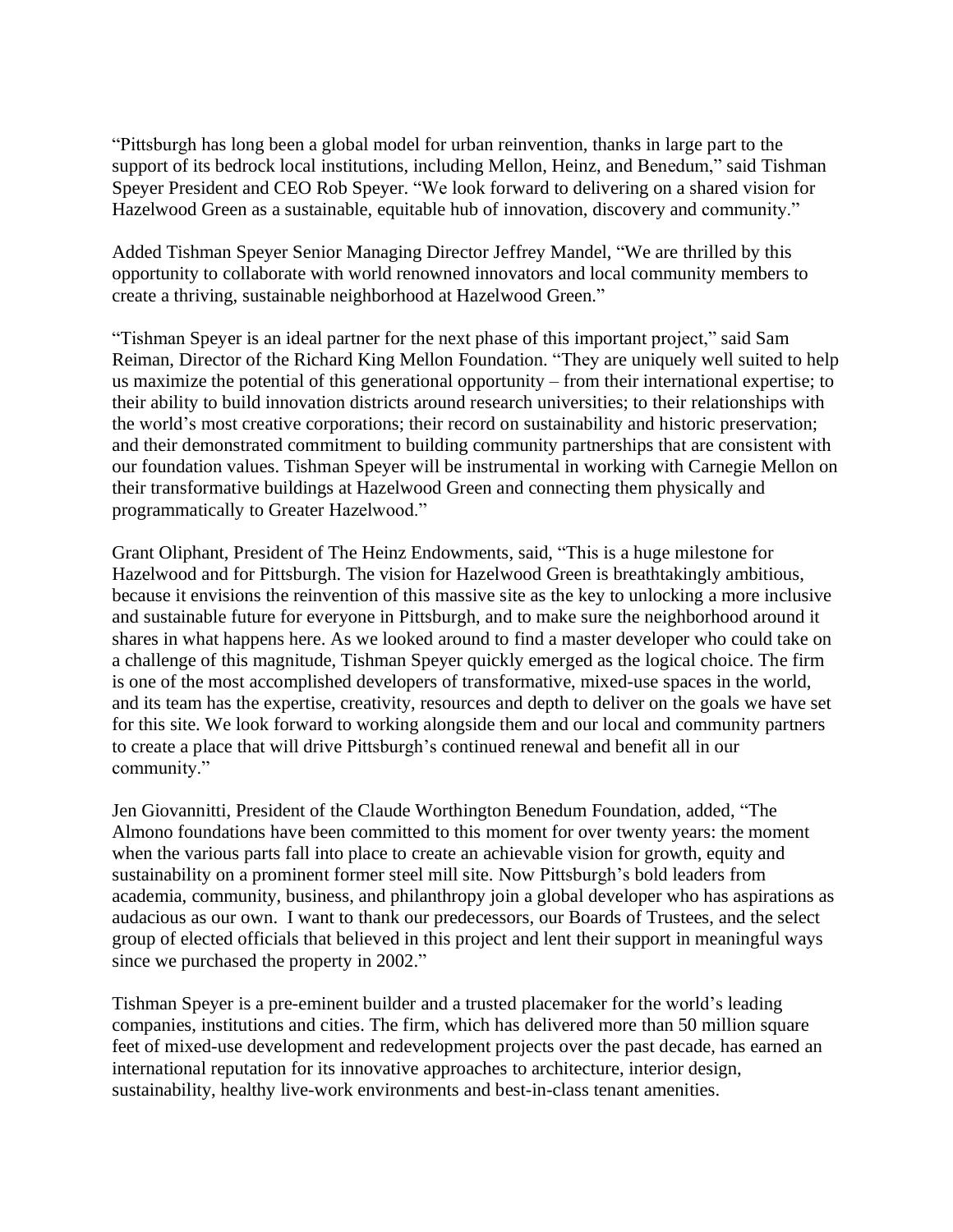Tishman Speyer brings to the partnership a proven ability to produce vibrant, welcoming and authentic neighborhoods that complement and enhance their surrounding communities. The company is currently working with the San Francisco Giants on the creation of Mission Rock, a new, 28-acre mixed-use development on the Bay Area waterfront and was selected by Harvard Allston Land Company to develop the forthcoming Enterprise Research Campus across 14 acres in the Boston region. Other major mixed-use collaborations include Tailgate City in San Diego, The Springs in Shanghai and the redevelopment of the Chang-An Steel Mill in Beijing. Tishman Speyer is also regarded for its redevelopment and ongoing stewardship of Rockefeller Center in New York City.

In May 2021, the Richard King Mellon Foundation awarded \$75 million to Carnegie Mellon University to construct a new robotics innovation center and provide ongoing support for its Manufacturing Futures Institute located at Mill 19 at Hazelwood Green.

"Carnegie Mellon University is pleased to have the opportunity to work with Tishman Speyer to develop our Robotics Innovation Center, and to have their expertise on board for the comprehensive development of Hazelwood Green as an innovation hub," said CMU President Farnam Jahanian. "Through our partnerships with the foundation community, the Greater Hazelwood community, and both the public and private sector, CMU has already developed several world-class research, development and training initiatives at Hazelwood Green, including the Advanced Robotics for Manufacturing Institute and the Manufacturing Futures Institute. With Tishman Speyer on board, I look forward to amplifying our impact on this ecosystem and advancing our collective vision for Hazelwood Green as a model for sustainable and inclusive economic development."

In November 2021, the Richard King Mellon Foundation announced that it was awarding a \$100 million grant – the largest in its 74-year history – to the University of Pittsburgh. This grant will help the University build a highly specialized biomanufacturing facility, which it is calling Pitt BioForge.

"These singular initiatives—which are impressive all on their own—fit within a larger collective effort to transform Hazelwood Green," says Pitt Chancellor Patrick Gallagher. "We have Almono leading the way, a strong commitment to community, the University of Pittsburgh and CMU as innovation engines, and—now—the unparalleled expertise of Tishman Speyer. It's a powerful combination that is poised to bring new economic growth and opportunities to the Pittsburgh region."

"This is great news for Pittsburgh. Having Tishman Speyer, a nationally renowned builder of developments that enhance regions, at the helm of Hazelwood Green will be a win-win for our community. The fact that the partners in Hazelwood Green were able to attract such an esteemed partner is a testament to their work and vision," said County Executive Rich Fitzgerald. "The work to create and support an ecosystem around technology, robotics, AI, life sciences, advanced manufacturing and technologies of the future will benefit this entire region."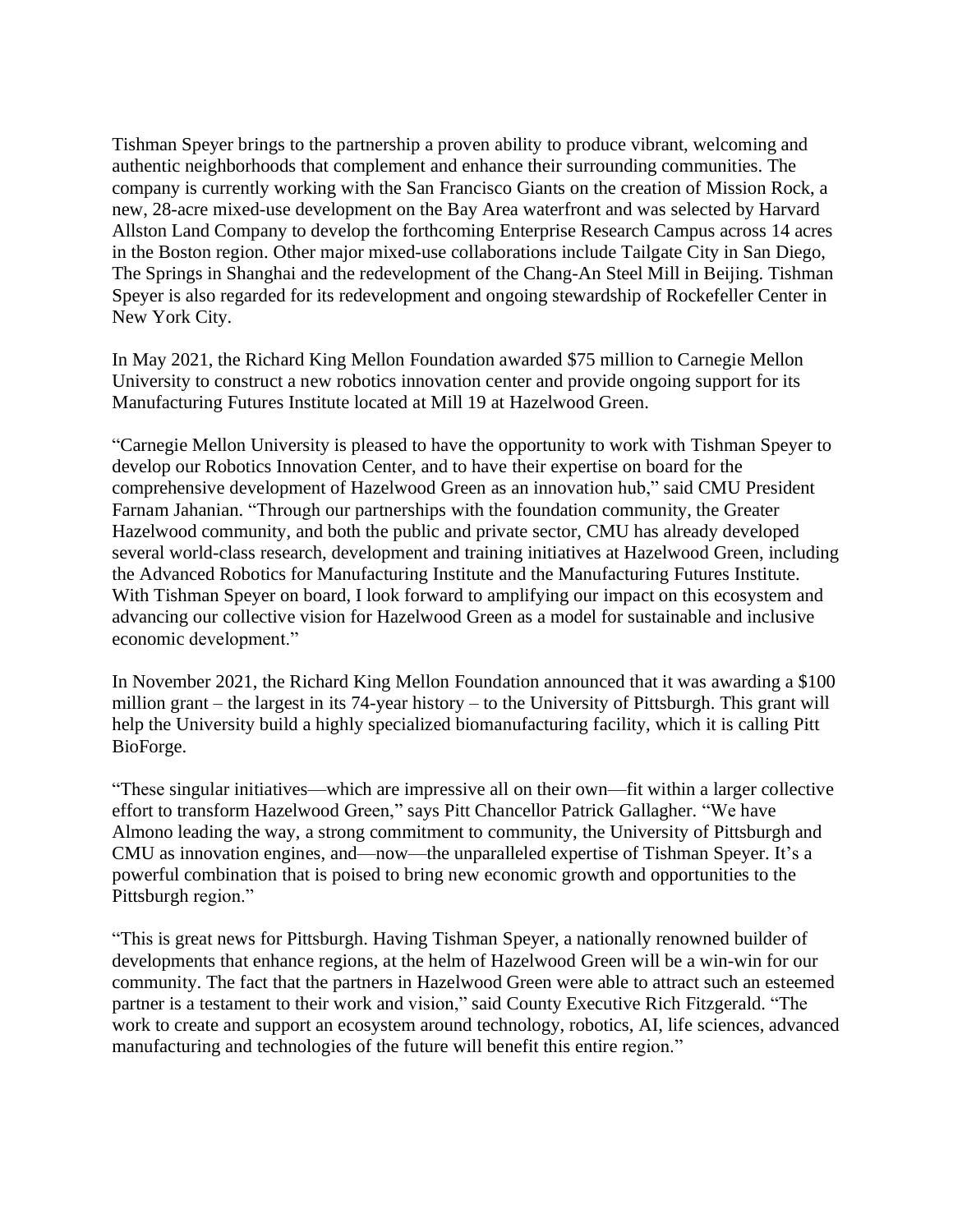"We know the vision for Hazelwood Green has always been to rebuild a part of the neighborhood while lifting up the surrounding community and creating opportunities for existing residents," said Pittsburgh Mayor Ed Gainey. "With a developer of the caliber of Tishman Speyer at the table, we are excited to begin working towards achieving these shared goals. We look forward to this partnership and are thankful to build off the foundation laid by the community and the Almono Partners that centers the social and economic needs of our city."

"Hazelwood Green can and will set the standard for future development in the City of Pittsburgh," said Pittsburgh City Councilman Corey O'Connor. "I'm excited to welcome Tishman Speyer to the neighborhood and have confidence that this partnership will ensure that this is a touchstone of modern, thoughtful design that's attentive to residents' social and economic needs, promotes and enshrines affordability, and meets high sustainability standards and certifications."

"The Hazelwood Initiative is excited to welcome Tishman Speyer to our neighborhood," said Hazelwood Initiative Executive Director Sonya Tilghman. "We look forward to collaborating with them on a Hazelwood Green that is fully integrated with the existing community and a model for how development can put people first."

Center for Life founder and Executive Director Tim Smith said, "As a long time community leader in the Greater Hazelwood community, I'm thrilled to hear that Tishman Speyer will be joining in with the Hazelwood leadership to help us accomplish our goal of 'Development without Displacement.' Center of Life is looking forward to working with the Tishman Speyer Team."

Todd Stern, Managing Director at U3 Advisors, which will continue to serve as managing agent for the site, said, "As strategic advisors to large nonprofit institutions throughout the United States, we believe that this extraordinary partnership is uniquely positioned to bring world-class mixed-use development to the historic Hazelwood neighborhood while ensuring that the benefits of growth are shared equitably among Pittsburgh's diverse stakeholders."

Hazelwood Green is a rare opportunity in urban economic development. It is an open riverside tract of vast size – at 178 acres, Hazelwood Green is nearly half the size of Downtown Pittsburgh itself, with a striking Downtown view, proximity to two of the nation's leading research universities (Carnegie Mellon University and the University of Pittsburgh) and a remarkable historical pedigree. Hazelwood Green is the site of the former Jones & Laughlin steel mill. Two historic structures from the mill's operations remain, and already have been renovated and redeveloped by Almono. Mill 19, now owned by RIDC, is home to Carnegie Mellon University's Advanced Robotics for Manufacturing and Manufacturing Futures Initiative, Catalyst Connection and Motional. The mill's steel superstructure supports the largest rooftop solar array in the United States. And the renovated Roundhouse opened last year, with its 10 bays and turntable still highlighting the structure. The Roundhouse now is home to Silicon Valley-based entrepreneurship platform OneValley. The Roundhouse is aiming for LEED Gold Certification.